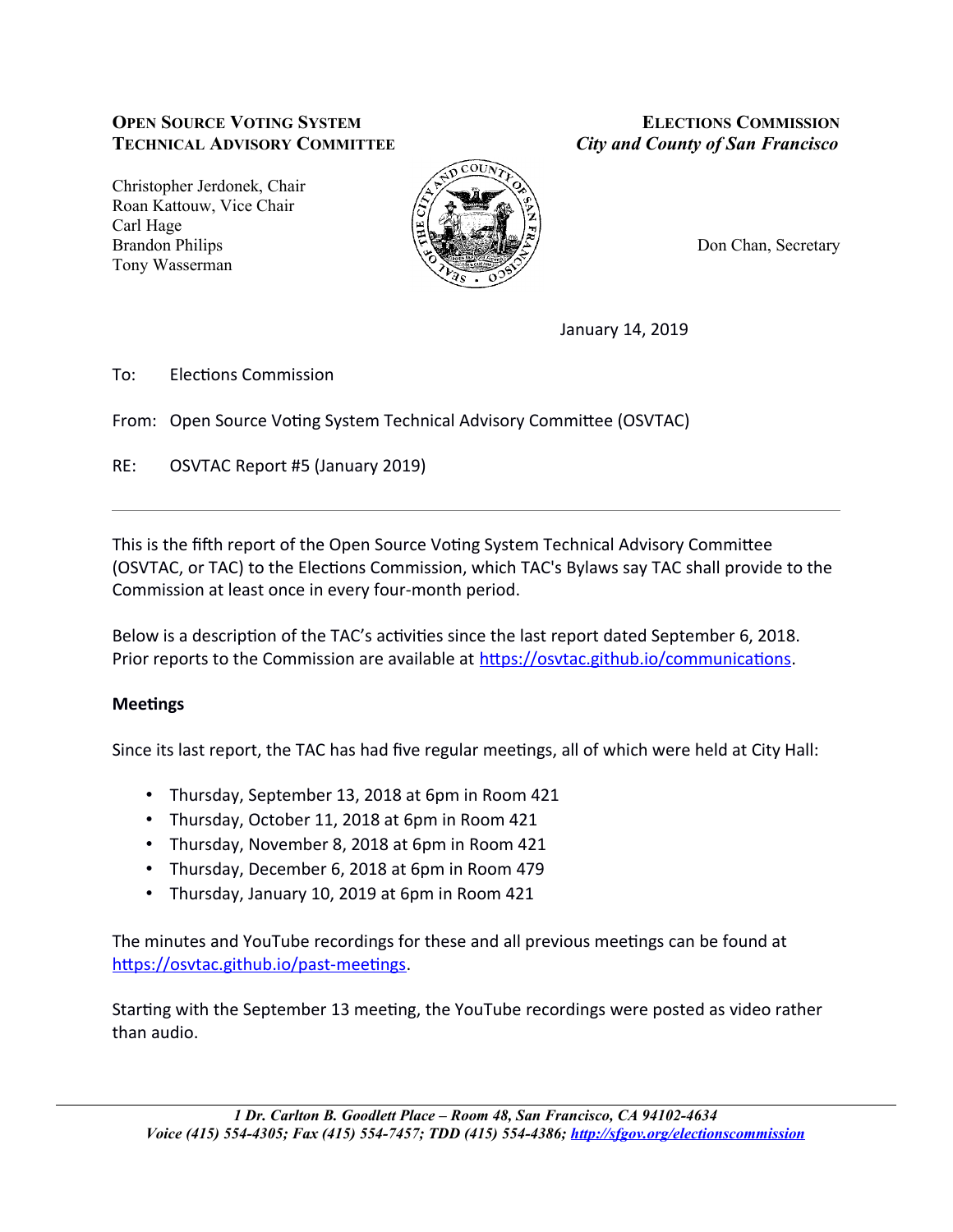#### **Committee composition**

At its Wednesday, October 17 meeting, the Elections Commission voted unanimously to appoint Brandon Philips to fill TAC's lone vacancy. There were seven applicants for the seat. Member Philips's first TAC meeting was on November 8.

### **Civil Grand Jury Report "Project Page" Recommendation**

The 2017-2018 Civil Grand Jury Report "Open Source Voting in San Francisco" recommended that TAC do the following (on page  $22$ ):

R3. Recommends the Election Commission's OSVTAC should organize and maintain a website to serve as an informational portal on the OSV project. This should include links to (and summaries of) all reports written on the subject (including by the SoS, EC, OSVTAC, CGJ, Slalom, BoS). This resource should be completed by October, 1 2018, and be updated consistently. (F2, F3)

Before October 1, 2018, TAC created a page on its website to fulfill this recommendation and has been keeping it current. It can be found here under the "OSV Project" tab of TAC's main page: https://osvtac.github.io/project/

#### **Writen Statements**

At its September 13 meeting, the TAC voted unanimously to adopt two statements, both of which were sent to the Elections Commission on September 18. They were on the topics of  $-$ 

- "Project Manager Hiring"
- "Project Ownership and Project Management"

The two statements are included as attachments to this document and can also be found on TAC's website here: https://osvtac.github.io/communications.

#### **Project Manager Hiring**

At its October 11 meeting, TAC learned that no TAC member would be allowed to participate in the interview process for the Project Manager position. As a result, TAC instead came up with five questions for the hiring committee to ask the candidates. TAC voted on and approved the questions unanimously. The questions were $-$ 

1. List some open source projects you've contributed to and your involvement in them. This can include contributing or reviewing code, filing issues, participating in discussion forums, or project leadership.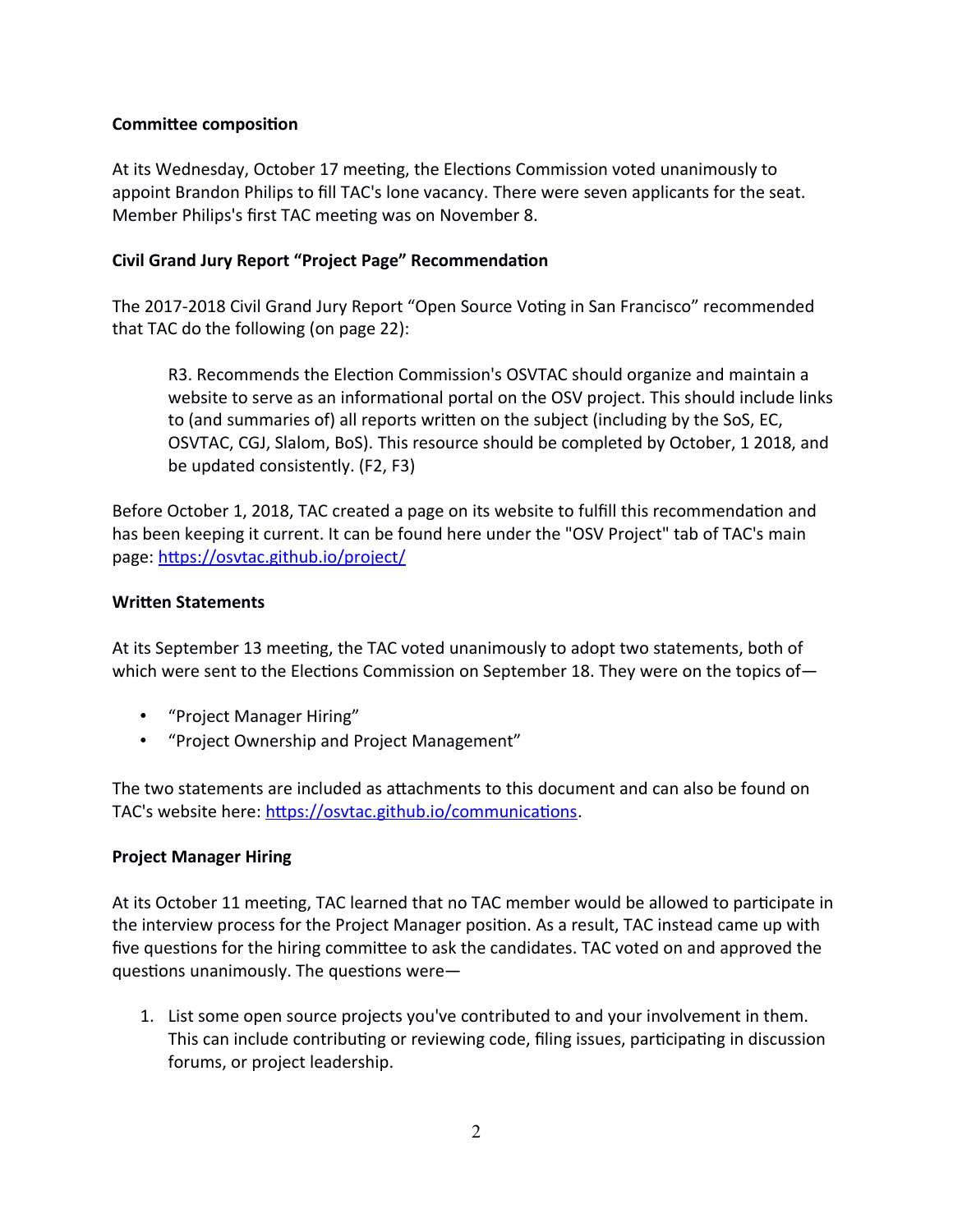- 2. Tell us specific agile practices you've used, and which ones you would consider using for this project and why.
- 3. If the project were developed incrementally using multiple sources (e.g. vendors, internal developer teams, open source projects, etc), how would you coordinate the development to ensure that the deliverables will integrate well and resolve issues between the various suppliers?
- 4. In your previous project management experience, describe some of the problems you've had to handle concerning changes in requirements, non-delivery of components, personnel, etc. and how you've addressed or responded to them.
- 5. How would you involve the public in the design, development, testing, and documentation of San Francisco's project?

The questions were sent to Director Gerull shortly after TAC's meeting.

### **Discussion with Director Gerull**

Executive Director of the Department of Technology and City CIO Linda Gerull attended TAC's November 8 meeting to discuss the Department of Technology's current plan for the Open Source Voting System Project. The discussion was productive, and TAC looks forward to continuing the dialog with Director Gerull and her team.

### **Open Source Voting System Development**

The TAC continued work on its open source, proof-of-concept work on voting system components. This includes work on an open source election results reporter ("ORR") and code to convert San Francisco election data into a form useable by ORR.

Member Philips also began exploring using machine learning to interpret digital images of hand-marked paper ballots.

TAC's GitHub repositories can be found under its GitHub account here: https://github.com/OSVTAC

## **Contributor License Agreements (CLA's)**

TAC began a more detailed discussion of Contributor License Agreements (CLA's) and the related concept of Developer Certificates of Origin (DCO's). CLA's and DCO's are both mechanisms related to copyright over open source work.

TAC would like to resolve this issue before starting to accept open-source contributions from the public. This is also an issue that the City's larger project will need to resolve and make a decision on. Chair Jerdonek began discussing the issue with the Commission's Deputy City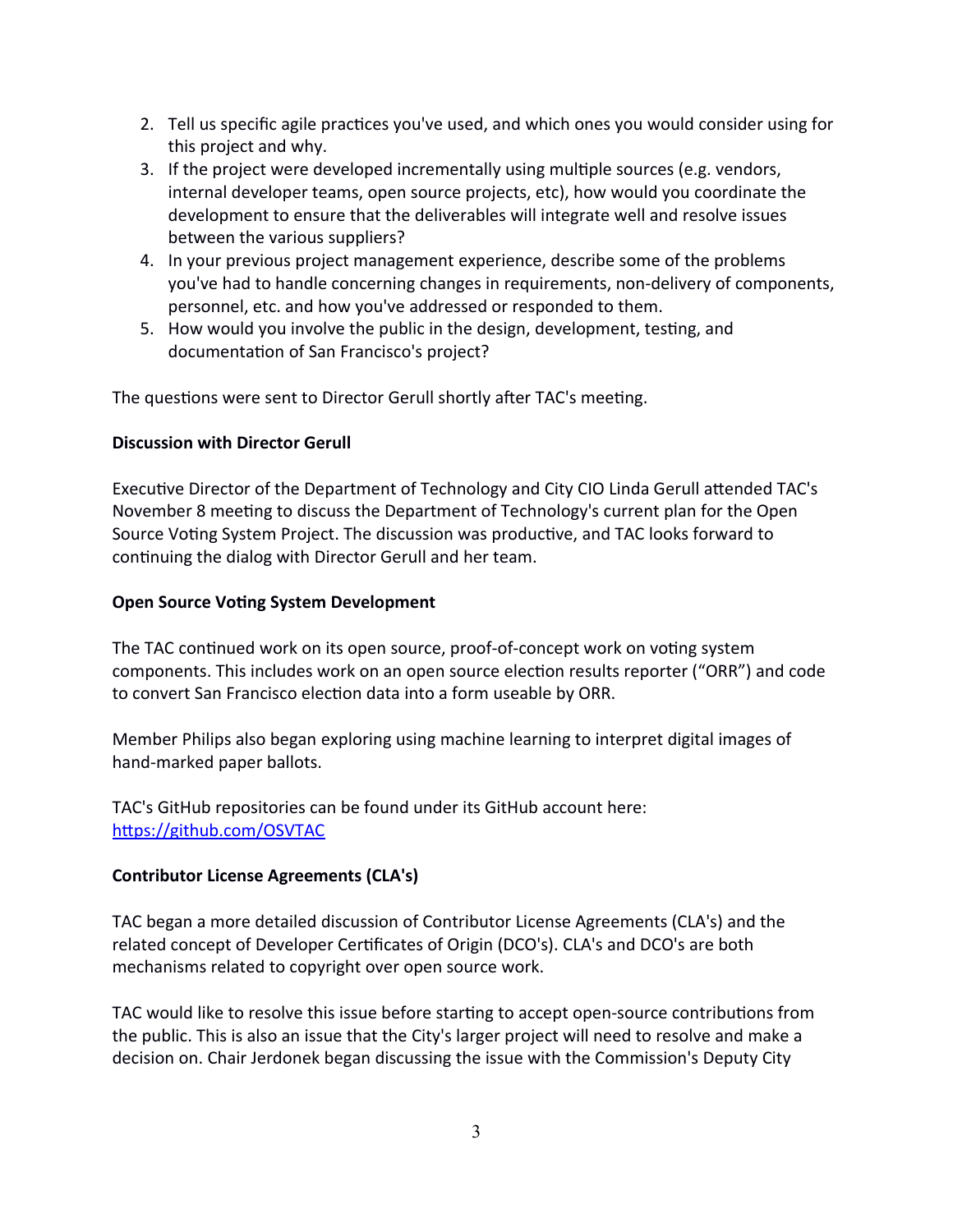Attorney to make sure that any legal agreements that TAC chooses would work for the City and County.

### **Development of recommendations document**

The TAC continues to work on its recommendations document. The current version can be found here: https://osvtac.github.io/recommendations.

#### **Member activities**

Chair Jerdonek and Member Kattouw both observed the Logic and Accuracy (L&A) Testing of the Optech Insight machines at Pier 48, Shed B.

Member Kattouw and Member Wasserman both observed the Department of Elections' random selection of precincts for the 1% Public Manual Tally.

Chair Jerdonek also served again as a polling-place inspector.

### **Atachments**

- 1. "Statement on Project Manager Hiring"
- 2. "Statement on Project Ownership and Project Management"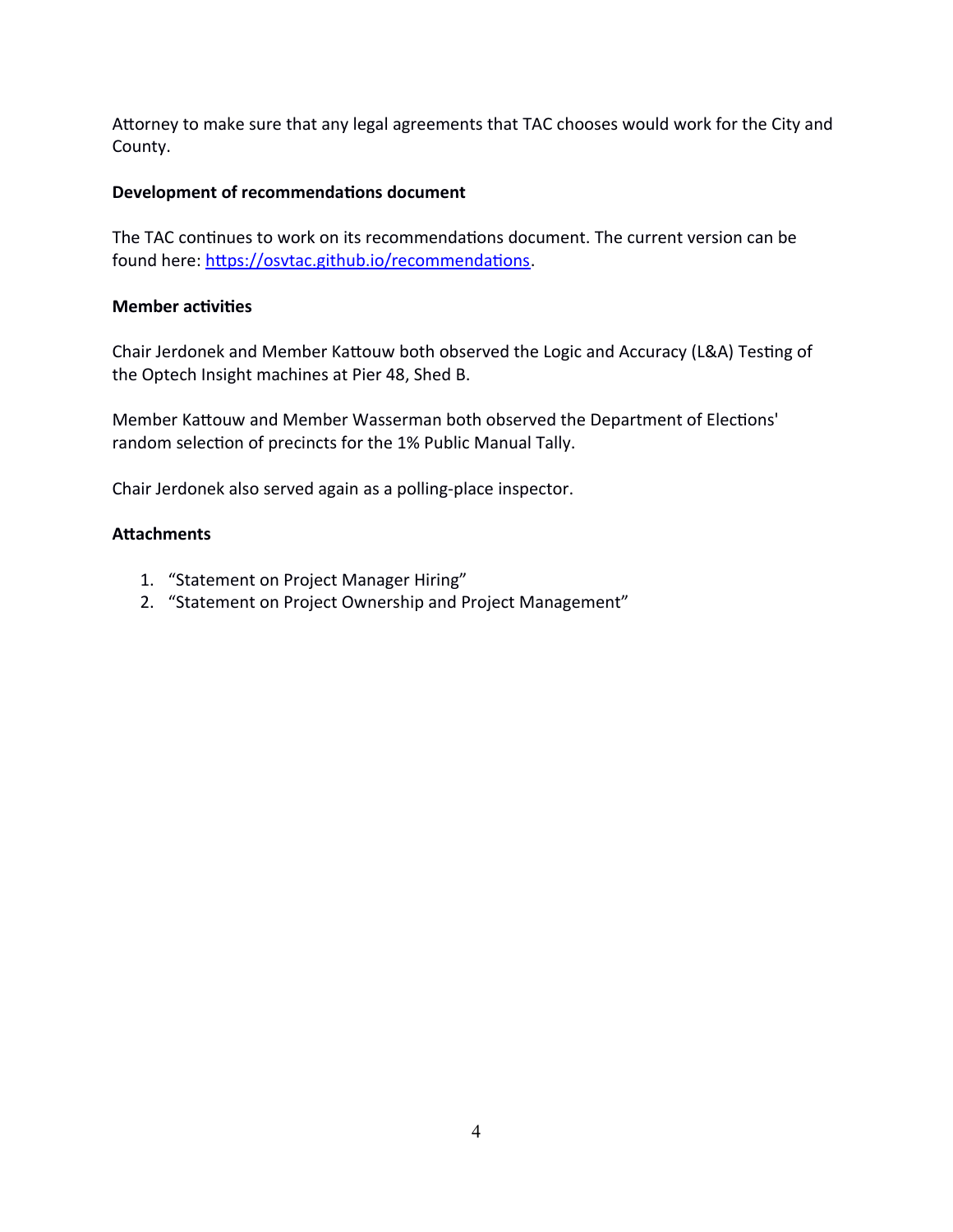# **OPEN SOURCE VOTING SYSTEM TECHNICAL ADVISORY COMMITTEE**

**ELECTIONS COMMISSION City and County of San Francisco** 

Christopher Jerdonek, Chair Roan Kattouw, Vice Chair Carl Hage Tony Wasserman



Don Chan, Secretary

September 18, 2018

To: **Elections Commission** 

From: Open Source Voting System Technical Advisory Committee (OSVTAC)

 $RE:$ **Project Manager Hiring** 

The Open Source Voting System Technical Advisory Committee (OSVTAC) voted unanimously at its September 13, 2018 meeting to adopt the following statement.

# **Statement on Project Manager Hiring**

We (OSVTAC) think the Department of Technology and the Department of Elections have done an excellent job writing the job description for the Senior Technical Project Manager position for the open source voting project, and we hope that a good pool of candidates applies.

We are particularly concerned that the interview process makes certain that the chosen candidate has previous experience in managing agile projects, working with open source projects, and, ideally, writing and evaluating requests for proposals (RFPs). We would be glad to help in the interview and/or selection process as needed.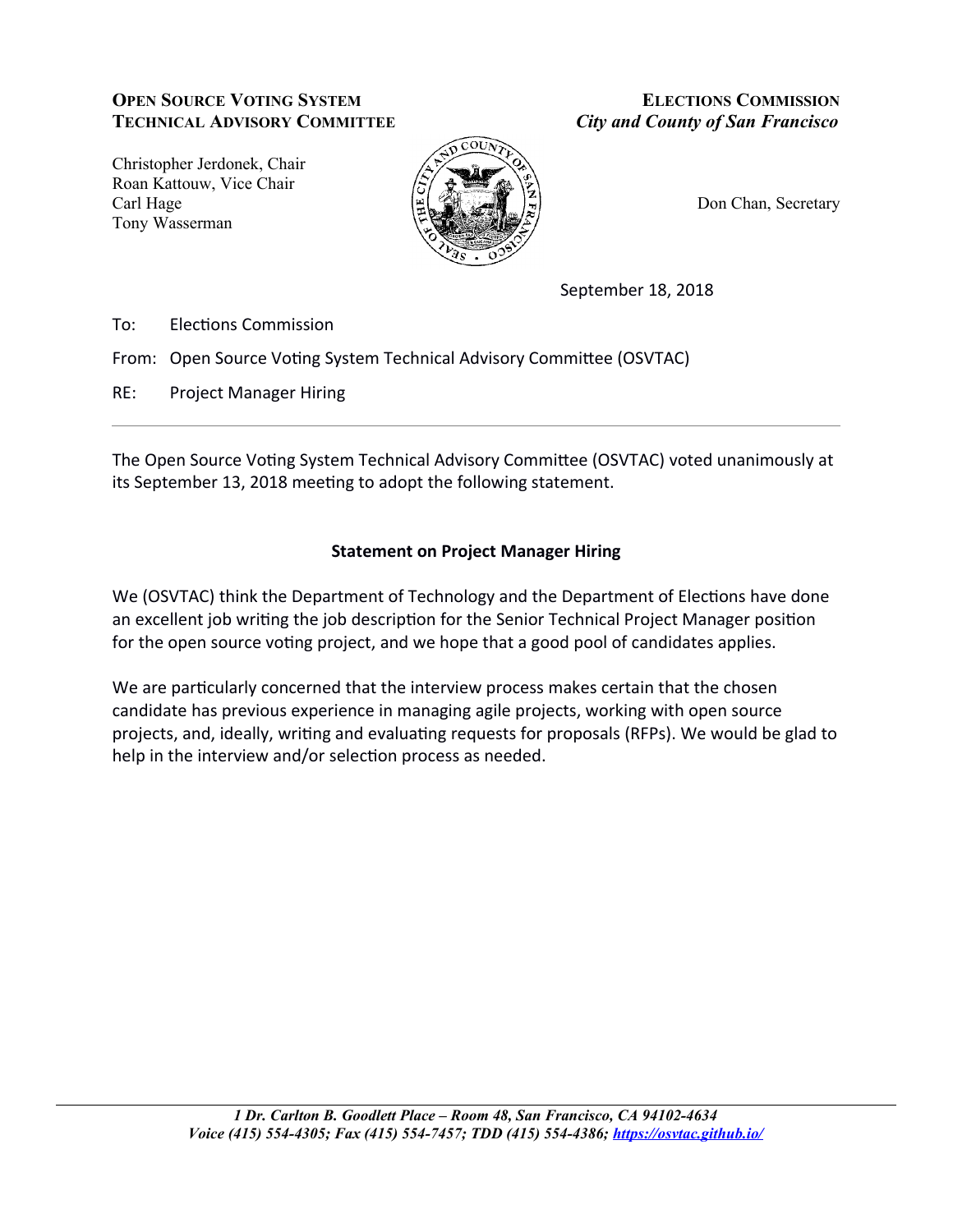# **OPEN SOURCE VOTING SYSTEM TECHNICAL ADVISORY COMMITTEE**

**ELECTIONS COMMISSION City and County of San Francisco** 

Christopher Jerdonek, Chair Roan Kattouw, Vice Chair Carl Hage Tony Wasserman



Don Chan, Secretary

September 18, 2018

To: **Elections Commission** 

From: Open Source Voting System Technical Advisory Committee (OSVTAC)

 $RE:$ Project Ownership and Project Management

The Open Source Voting System Technical Advisory Committee (OSVTAC) voted unanimously at its August 27, 2018 meeting to adopt the following statement.

OSVTAC prepared this statement to inform the discussion of project ownership sparked by the San Francisco Civil Grand Jury's report "Open Source Voting in San Francisco."

## **Statement on Project Ownership and Project Management**

The following paragraphs summarize well the key differences between a project owner and project manager:

What's the difference between these two roles? Here's the short version:

- The Project Owner looks at the big picture.
- The Project Manager looks at the daily details of the project.

Here's a slightly different way to look at it:

- The Project Owner is in charge of defining the scope of the project, the "What?" and the "Why?". [The Project Owner is] responsible for collecting all the requirements for a product.
- $\bullet$  . The Project Manager is in charge of getting things done, the "How?" and the "Who?". The Project Manager is responsible for completing the project within an established time and budget.

(from "What's the Difference Between a Project Owner and a Project Manager?" https://upstreamplugin.com/difference-project-owner-project-manager/)